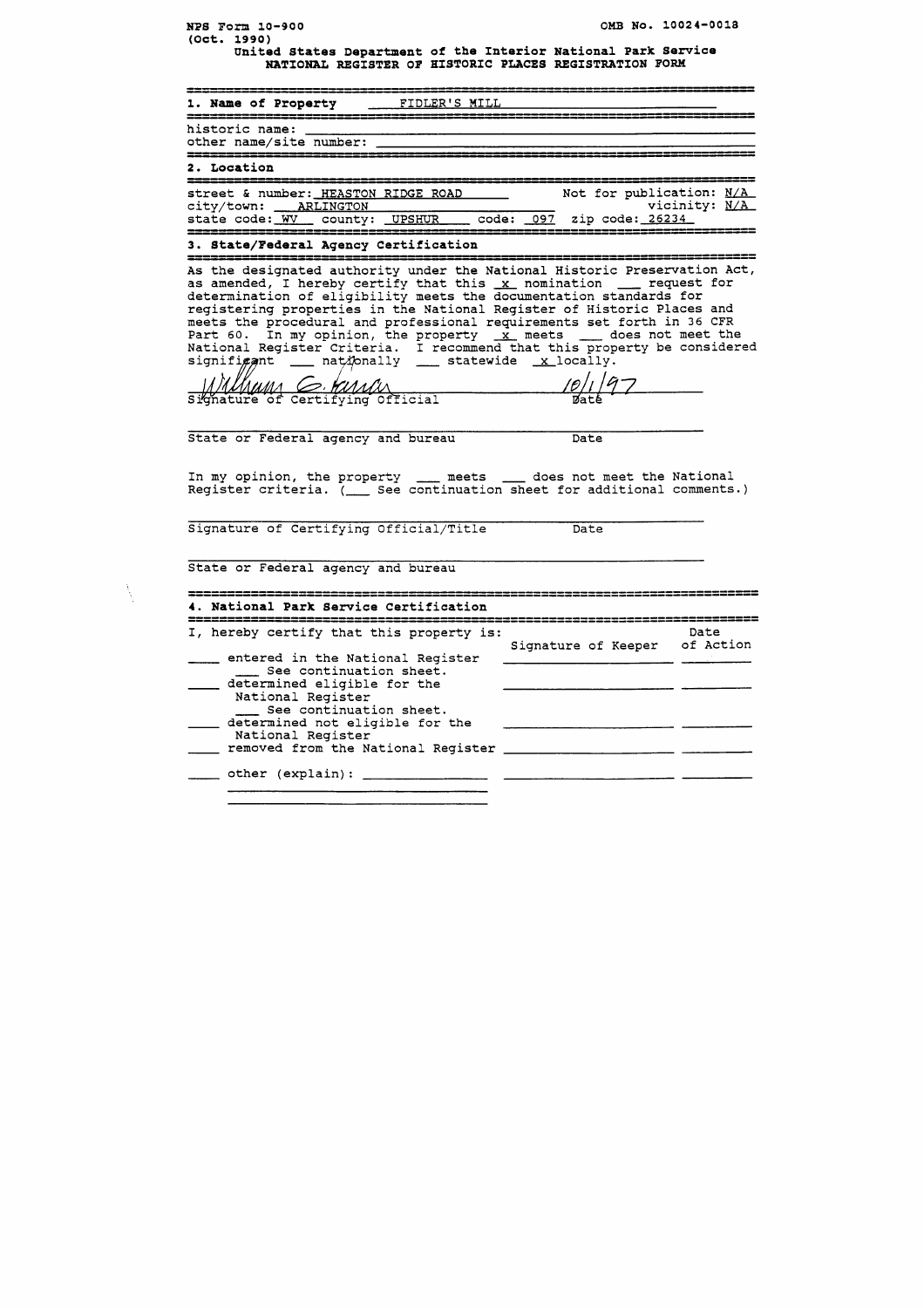| Fidler's Mill<br>Name of Property                                                                 | Upshur County, WV<br>County and State                                                                 |
|---------------------------------------------------------------------------------------------------|-------------------------------------------------------------------------------------------------------|
| 5. Classification                                                                                 |                                                                                                       |
| Ownership of Property:<br>(Check as many boxes as apply)                                          | Category of Property<br>(Check only one box)                                                          |
| x private<br>__ public-local<br>__ public-State<br>__ public-Federal                              | $x$ building(s)<br>$\_$ district<br>$\_$ site<br>_ structure<br>__ object                             |
| Number of Resources within Property<br>(Do not include previously listed resources in the count.) |                                                                                                       |
| Noncontributing<br>Contributing                                                                   | buildings<br>$\_$ sites<br>_ structures                                                               |
| $\mathbf{O}$<br>1                                                                                 | __ objects<br>TOTAL                                                                                   |
| <b>Register</b><br>$\Omega$ and $\Omega$<br>6. Function or Use                                    |                                                                                                       |
| <b>Historic Functions</b>                                                                         | <b>Current Functions</b><br>(Enter categories from instructions) (Enter categories from instructions) |
| INDUSTRY/PROCESSING:<br>MANUFACTURING FACILITY - MILL                                             | <b>RECREATION:</b><br><b>MUSEUM</b>                                                                   |
| 7. Description                                                                                    |                                                                                                       |
| Architectural Classification:                                                                     | Materials<br>(Enter categories from instructions) (Enter categories from instructions)                |
| <b>VERNACULAR</b>                                                                                 | Foundation STONE                                                                                      |
|                                                                                                   | WOOD SIDING<br>Walls<br>Roof<br><b>METAL</b><br>Other                                                 |

**Narrative Description**<br>(Describe the historic and current condition of the property on one or<br>more continuation sheets.)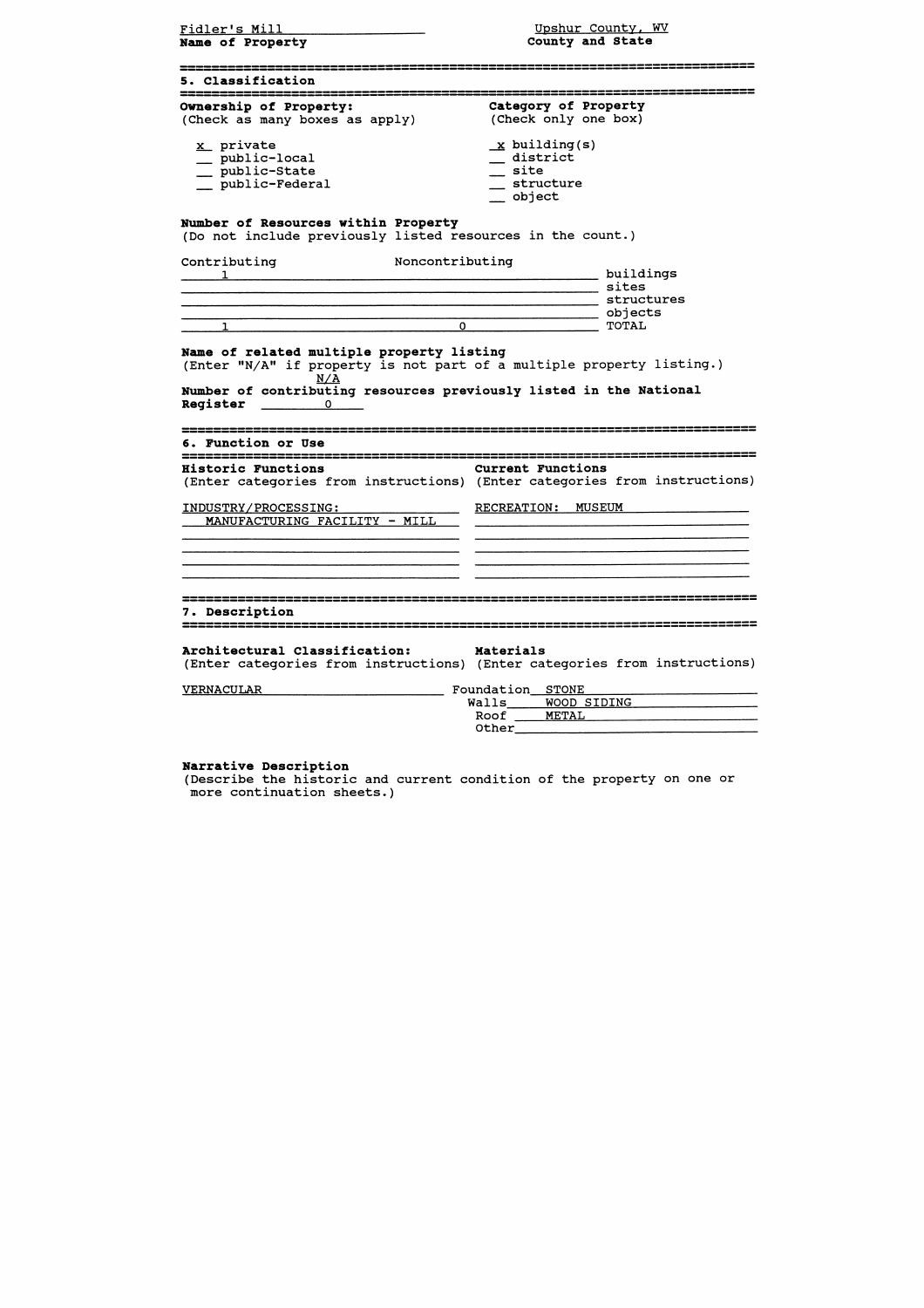| Fidler's Mill<br>Name of Property                                        | Upshur County, WV<br>County and State                                                                                                                                                                                                                                                         |
|--------------------------------------------------------------------------|-----------------------------------------------------------------------------------------------------------------------------------------------------------------------------------------------------------------------------------------------------------------------------------------------|
| 8. Statement of Significance                                             |                                                                                                                                                                                                                                                                                               |
| Applicable National Register Criteria<br>for National Register listing.) | (Mark "X" in one or more boxes for the criteria qualifying the property                                                                                                                                                                                                                       |
| contribution to the broad patterns of our history.                       | X A Property is associated with events that have made a significant                                                                                                                                                                                                                           |
| past.                                                                    | x B Property is associated with the lives of persons significant in our                                                                                                                                                                                                                       |
|                                                                          | $x_{-}$ C Property embodies the distinctive characteristics of a type, period,<br>or method of construction or represents the work of a master, or<br>possesses high artistic values, or represents a significant and<br>distinguishable entity whose components lack individual distinction. |
| in prehistory or history.                                                | _ D Property has yielded, or is likely to yield, information important                                                                                                                                                                                                                        |
| Criteria Considerations<br>(Mark "X" in all the boxes that apply.)       |                                                                                                                                                                                                                                                                                               |
| Property is:                                                             | A owned by a religious institution or used for religious purposes.                                                                                                                                                                                                                            |
| B removed from its original location.                                    |                                                                                                                                                                                                                                                                                               |
| C a birthplace or grave.                                                 |                                                                                                                                                                                                                                                                                               |
| _ D a cemetery.                                                          |                                                                                                                                                                                                                                                                                               |
| <b>E</b> a reconstructed building, object, or structure.                 |                                                                                                                                                                                                                                                                                               |
| F a commemorative property.                                              |                                                                                                                                                                                                                                                                                               |
| 50 years.                                                                | G less than 50 years of age or achieved significance within the past                                                                                                                                                                                                                          |
| Areas of Significance<br>(Enter categories from instructions)            |                                                                                                                                                                                                                                                                                               |
| Industry                                                                 |                                                                                                                                                                                                                                                                                               |
| Architecture                                                             |                                                                                                                                                                                                                                                                                               |

**Period of Significance** 

1849-1942 2001 12:00:00 12:00:00 12:00:00 12:00:00 12:00:00 12:00:00 12:00:00 12:00:00 12:00:00 12:00:00 12:00:00 12:00:00 12:00:00 12:00:00 12:00:00 12:00:00 12:00:00 12:00:00 12:00:00 12:00:00 12:00:00 12:00:00 12:00:00 1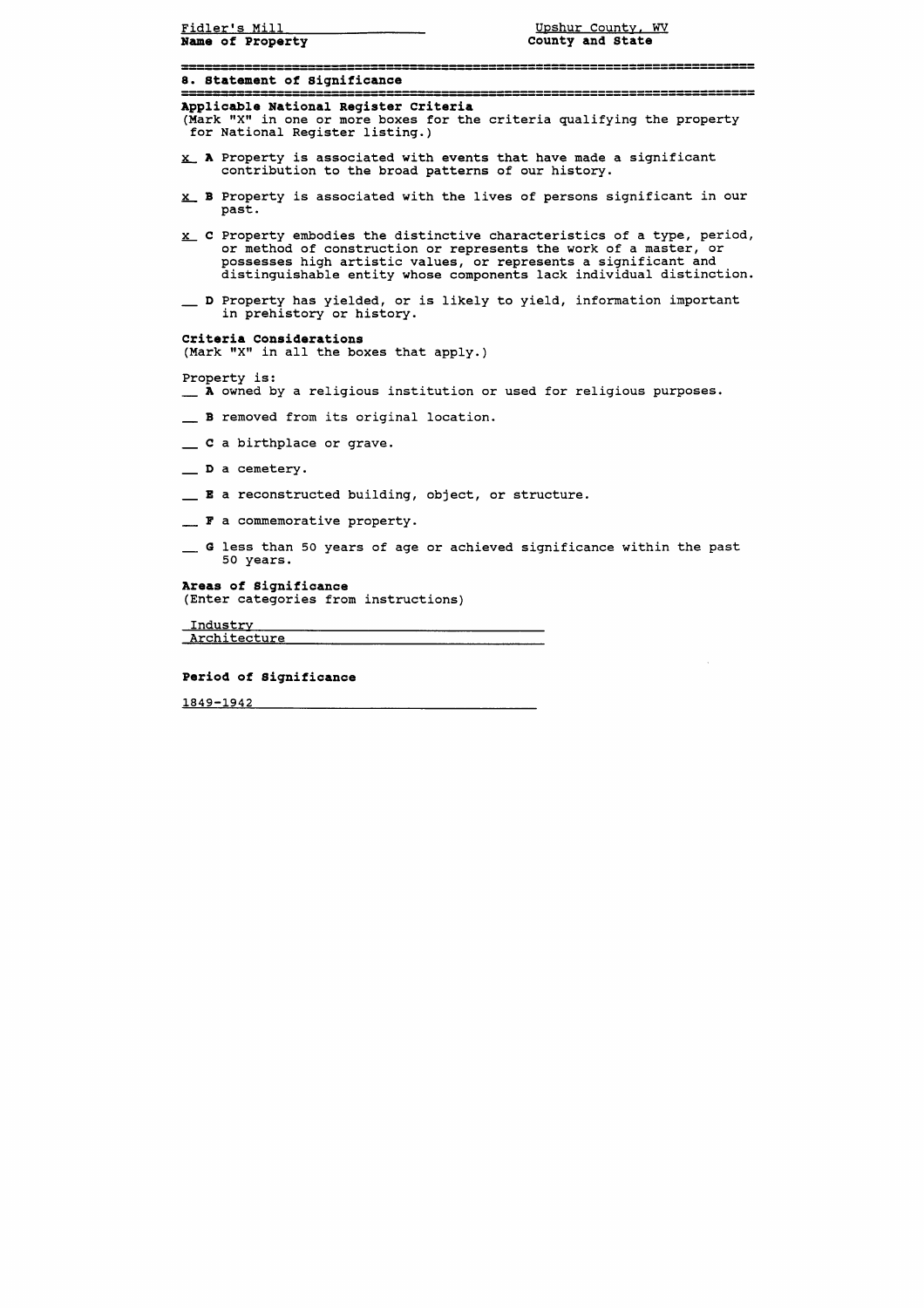Fidler's Mill **Name of Property** 

Upshur County, WV **County and State** 

**Significant Dates**  1849 1906 1942

## **Significant Person**  (Complete if Criterion B is marked above) Fidler, William Fidler. William Martin Fidler. Hudson Fidler. Russell

**Cultural Affiliation** 

**Architect/Builder**  Fidler. William Wilson, E.G.

- preliminary determination of individual listing (36 CFR 67) has been requested.
- previously listed in the National Register
- previously determined eligible by the National Register
- \_ designated a National Historic Landmark
- recorded by Historic American Buildings Survey #
- recorded by Historic American Engineering Record #

#### **Narrative Statement of Significance**

(Explain the significance of the property on one or more continuation sheets. )

9. Major Bibliographical References 

### **Bibliography**

(Cite the books, articles, and other sources used in preparing this form on one or more continuation sheets.)

**Previous documentation on file (NPS):** 

# **Primary location of additional data:**

- \_ State Historic Preservation Office
- \_ Other State agency
- \_ Federal agency
- \_ Federal agency<br>\_ Local government<br>\_ Hainencity
- \_ Local gover<br>\_ University<br>\_ ^ther - University<br>- Other
- 

Name of Repository: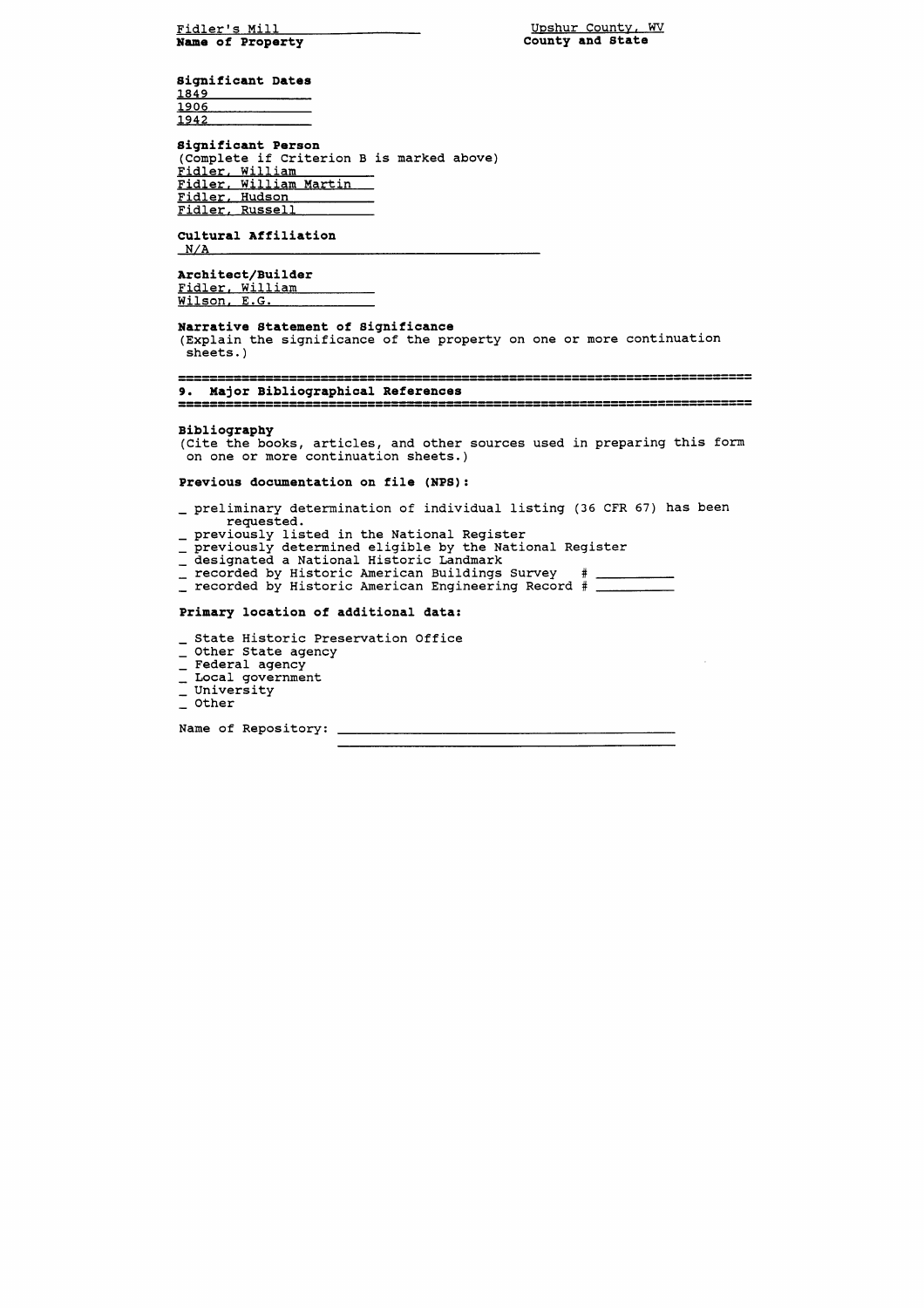| Fidler's Mill <b>Example 2014</b><br><b>Name of Property</b> | Upshur County, WV<br>County and State                                                                                                     |  |
|--------------------------------------------------------------|-------------------------------------------------------------------------------------------------------------------------------------------|--|
| 10. Geographical Data                                        |                                                                                                                                           |  |
| Acreage of Property: 2.47 acres                              |                                                                                                                                           |  |
|                                                              | UTM References (Place additional UTM references on a continuation sheet.)                                                                 |  |
| 17 566825 4294550<br>Zone Easting Northing                   | Rock Cave Quad Map                                                                                                                        |  |
| Verbal Boundary Description<br>Boundary Justification        | (Describe the boundaries of the property on a continuation sheet.)<br>(Explain why the boundaries were selected on a continuation sheet.) |  |
| 11. Form Prepared By                                         |                                                                                                                                           |  |
|                                                              | Name/Title: __ Katherine M. Jourdan, National Register Coordinator                                                                        |  |
|                                                              |                                                                                                                                           |  |
|                                                              | Street & Number: 1900 Kanawha Blvd, East Telephone: 304/558-0220                                                                          |  |
|                                                              | City or Town: Charleston State: WV Zip: 25305-0300                                                                                        |  |

# Property Owner

(Complete this item at the request of SHPO or FPO.)

Name: <u>Southern Upshur County Business Association</u> <u>c/o Ron Fowler</u>

Street & Number:Rt **2,** Box **14** Telephone:

City or Town: French Creek State: **WV** Zip: **26218** 

 $\sim 10$ 

 $\sim$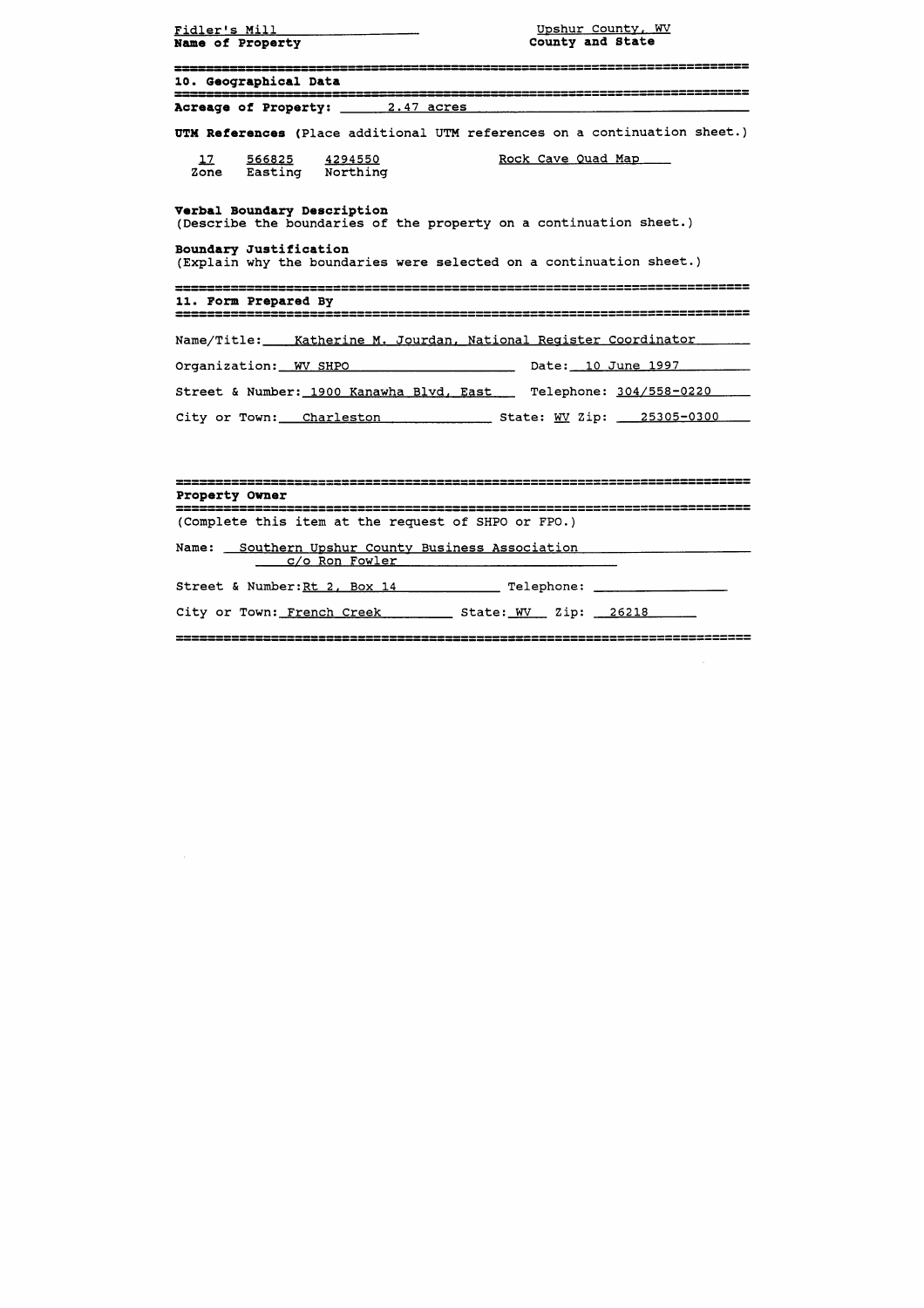**NATIONAL REGISTER OF HISTORIC PLACES CONTINUATION SHEET** 

| Fidler's Mill  |  |      | Upshur County, WV |  |
|----------------|--|------|-------------------|--|
| Section number |  | Page |                   |  |

Fidler's Mill is located on the north bank of the Little Kanawha River along a portion of the river known as Arlington Falls. The mill was a local source for grinding grain and carding wool in the Arlington and Rock Cave area of Upshur County. The two-story front elevation is immediately adjacent to the roadway, however, the rear portion is four stories as it drops from the embankment to reach the river.

The interior of the building is intact with post and beam construction, wooden floors and wood sided walls. The mill equipment had the capability of powering two mill stones to provide ground wheat and corn simultaneously. The metal gears, wooden chutes with glass view holes, wooden hoppers, and leather belts are still in place. The metal gears have various patent dates of 1779, 1882, and 1892. Painted inscriptions on the lower level machinery read: "EUREKA' PATD MAR 16, 1858/REISSUED MAR 5, 1872/EXTENDED MAR 16, 1872/PTD FEB 22, 1859 & FEB 23, 1861/REISSUED OCT 31, 1865/ & SEPT 12, 1871/PATENTED IN GREAT BRITAIN/ JULY 23, 1872". Above the bagging apparatus it reads: "No.0/CAPACITY/10-15 BUSH. per HOUR".

The frame building is yellow poplar, the siding on the upper floors having been replaced with matching clapboard over the years due to deterioration and weathering. The top two stories are horizontal clapboard, while the floor above the stone foundation is vertical planks. The building was enlarged when another floor was added in 1916. The former sawmill adjacent to the mill provided the lumber.

The front elevation has double doors, slightly off center with each floor having two 4/4 double-hung sash windows. There is a metal overhang across the first floor of the building over a wooden plank sidewalk. The building has a gable metal roof with a front gable end. The sides of the building also have 4/4 sash windows with the rear elevation having two 4/4 double-hung sash windows. The lowest level (stone foundation) cannot be accessed from the interior of the building, but through a rough opening in the east side of the foundation.

The second floor still has the wool carding machines which were used seasonally. After sheep shearing, the wool was cleaned and brought to the mill. The machinery would "pick the wool into a fluff, whirl it into long rolls about two feet long and about 1/2 inch thick. It was then ready for the spinning wheel". Family members remember using the wool to spin, and then weave blankets.

The mill building well represents the mill industry in Upshur County. The building grew on its foundation over time and has retained the early milling equipment from the late 19th century.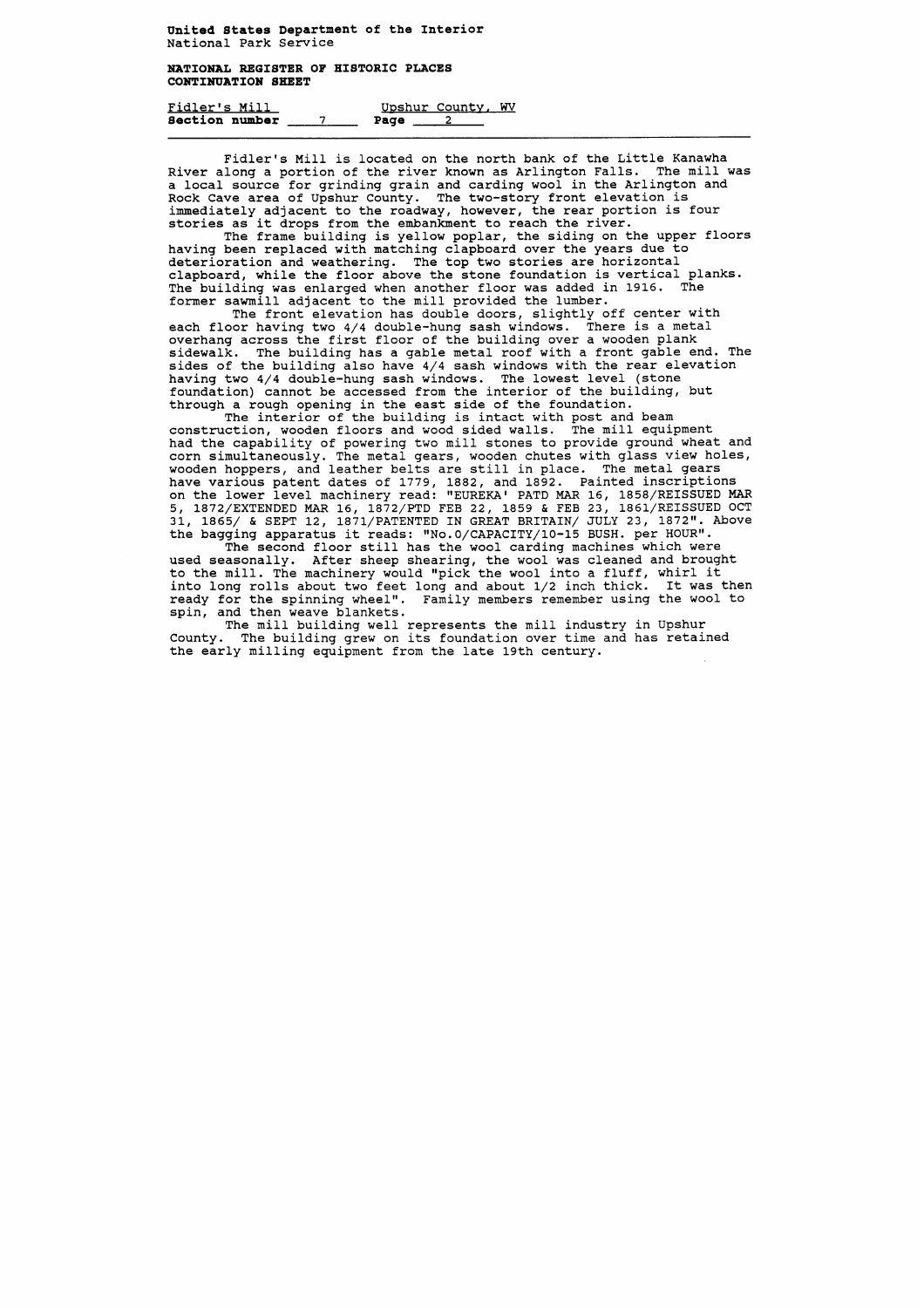### **NATIONAL REGISTER OF HISTORIC PLACES CONTINUATION SHEET**

| Fidler's Mill         |  |      | Upshur County, WV |  |
|-----------------------|--|------|-------------------|--|
| <b>Section number</b> |  | Page |                   |  |

Fidler's Mill is significant under Criterion A for the local milling industry in Upshur County; Criterion B for the Fidler family, especially William Fidler who constructed the mill in 1847, his son William M. Fidler, grandson Hudson, and great-grandson Russell Fidler; and Criterion C for the Architecture of the mill building.

Upshur County histories recount the many mills which sprang up as the county was settled, for they supplied the much needed grain for families and livestock. Many of these mills have disappeared over the years, due to deterioration, or fire. The first mill on the Arlington site was built in 1821 by Daniel Peck. It was a small structure which sat on four posts.

In 1847, William Fidler emigrated from Fluvanna County, Virginia. After a year in Buckhannon, he purchased a 200 acre farm in Arlington which included the mill property. Fidler enlarged the mill in 1849 with the help of several slaves, and his family. The slaves are reported to have helped lay the present stone foundation and run the mill operations.

The mill's power came from a dam located a short distance upstream. A turn of the century photograph shows a wooden mill race that diverted water from the stream to power a twenty foot overshot wheel. This engaged the gears and shafts to power the two stone burr's, or mill stones, which were ordered from France for \$100. The race also powered a saw mill which stood a short distance upstream from the mill. The same photo depicts the sawmill as a ramshackled wooden plank structure with plank roof and open sides along the bank. By 1920, the sawmill had moved farther downstream and was run by Robert Fidler.

During the period of 1847 to 1942, Fidler's Mill provided ground wheat and buckwheat for flour, and ground cornmeal. They also made feed for horses, cattle and other animals. The mill was a social gathering spot for nearby residents as they waited their turn to have their grain ground for flour or meal. Family members and residents recall yearly Halloween dances on the wooden floor of the mill, when leaves were gathered and strewn on the floorboards.

After the death of William in May 1865, his son William Martin Fidler, took over the operation and ran the mill until his death in 1901. The mill was sold at that time to a E.G. Wilson, who enlarged the mill, adding the second floor for its present configuration. After several years Wilson ran into financial difficulties and the mill was sold back to the Fidler family, namely Hudson V. Fidler. Hudson continued the milling operation with the help of his son Russell. Local residents recall the barber chair which used to sit near the doorway of the mill. Russell often cut hair for local residents as they waited for their milling order. By the 1920s Hudson had given a half interest in the property to his son, Russell, and a 1/4 interest to sons, Henry and Glen. Later, Russell received Henry's interest in the 1930s, and Glen's in 1967.

The mill continued its water powered operation through the depression years of the 1930s, until a flood along the river washed the dam out in 1942. Operation ceased for several years, and after World War I1 the family purchased a Hammermill machine which continued to provide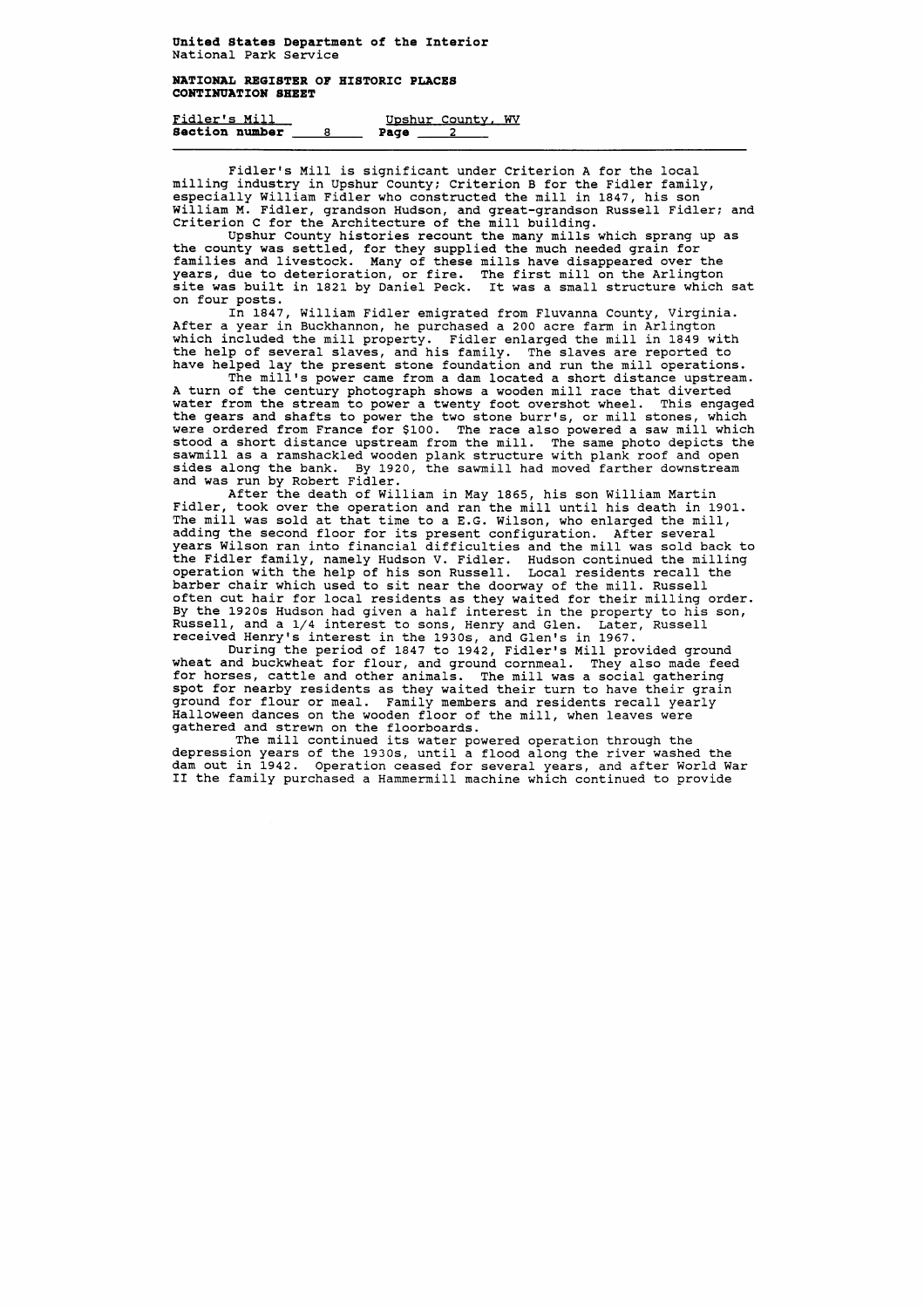**NATIONAL REGISTER OF HISTORIC PLACES CONTINUATION SHEET** 

Fidler9s Mill U~shur Countv, **WV Section number** 

cornmeal for local families, as the demand for wheat, buckwheat and rye had dropped off. The mill was sold to the Grafton Coal Company in 1978, who gave the property to the Southern Upshur County Business Association (SUBA) in 1988.

The mill served the nearby residents of Arlington, and surrounding Upshur County, through much of the 19th and 20th centurys. It provided a convenient service, both for the grinding of grain and for wool carding.

Fidler's Mill well represents the early milling industry of Upshur County. Many of these structures have been lost in the county in recent years including the Buckhannon Mill, and Tinney's Mill. The integrity of the mill and machinery is excellent, depicting the methods used by an overshot wheel during the late 19th century.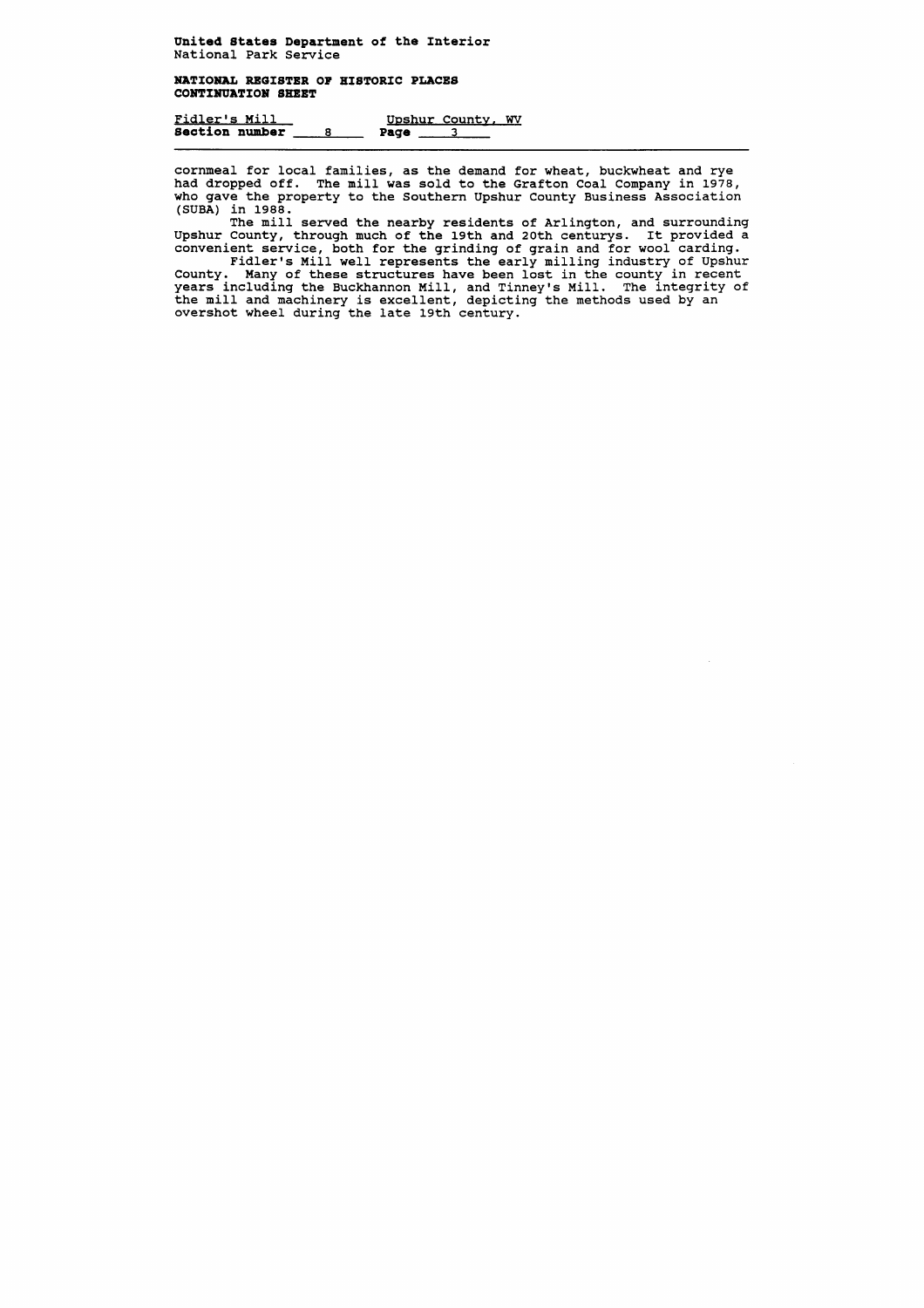**NATIONAL REGISTER OF HISTORIC PLACES CONTINUATION SHEET** 

Fidler's Mill Upshur County, WV **Sectionnumber 9 Page 2** 

Hiner, Mary Margaret, "County Mill Operating Continuously 140 Years". THE **BUCKHANNON RECORD, 19 64.** 

# **Bibliography**

 $\mathcal{A}$ 

"Fidler's Mill: Future restoration to be tackled", THE RECORD DELTA, **February 29, 1988, p. 2-C.** 

 $\ddot{\phantom{a}}$ 

**Cutright, W.B. THE HISTORY OF UPSHUR COUNTY, WEST VIRGINIA** 

**Desnastes, Margaret, Personal Notes and Memories, no date.** 

**Thacker, Katherine (Teter), Personal Letter to SUBA, May 22, 1997.** 

**Deed Books, Clerks Office Upshur County Courthouse, Buckhannon, WV**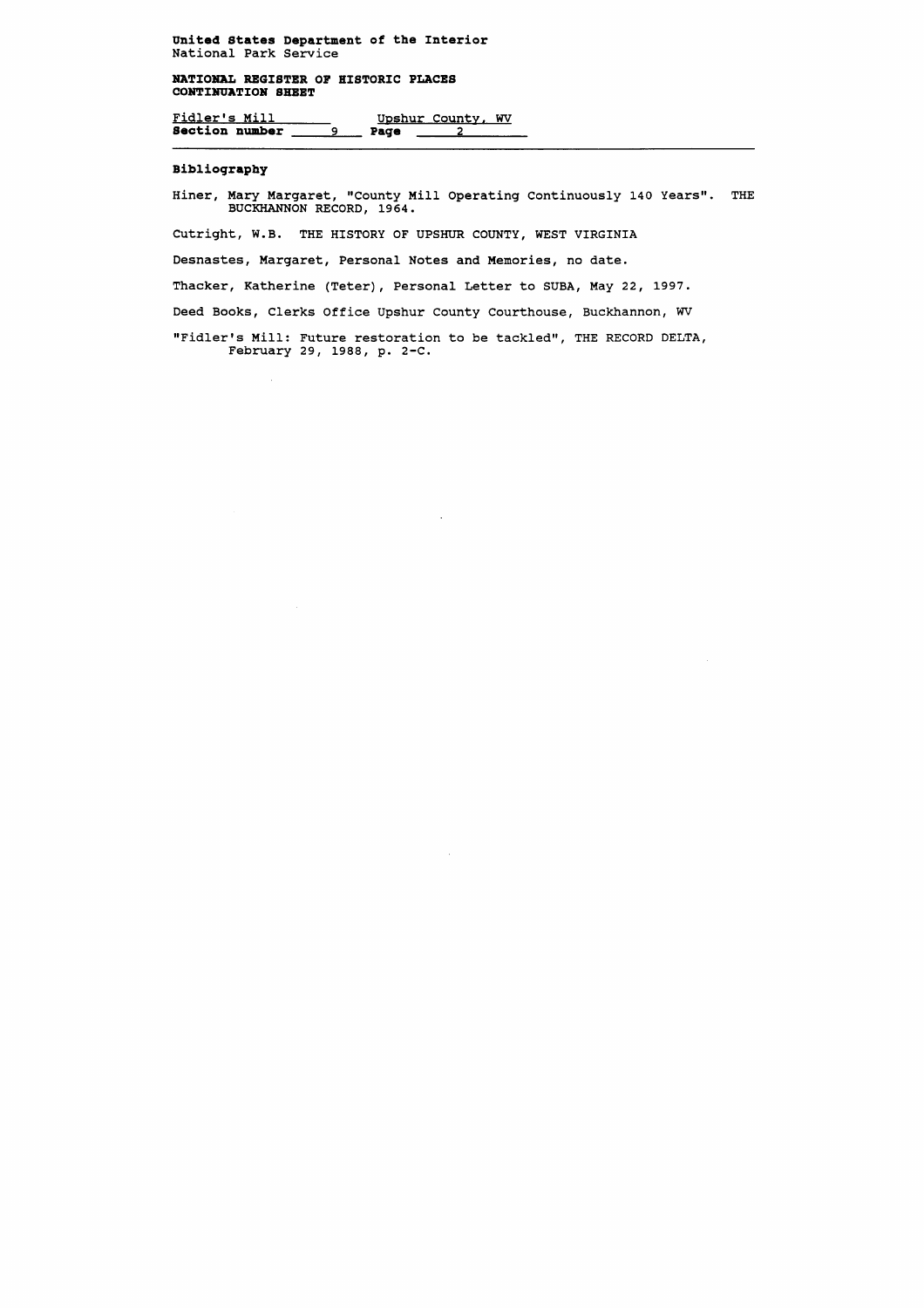**NATIONAL REGISTER OF HISTORIC PLACES CONTIXUATION SHEET** 

**Fidler's Mill Game Upshur County, WV Section number 10 Page 2 2** 

# **Boundary Description**

Beginning at the corner of H.V. Fidler's yard and running thence N 65 1/2 **E 297 feet to a rock in the river; thence S 36 W 366 feet to a stake in**  the road; thence S<sub>2</sub>75 W 520 feet to a stone; thence N 39<sup>0</sup> E 383 feet to a **stone; thence S 64' E 42 feet to a stake; and thence N 82' E 63 feet to the beginning, containing 2.47 acres more or less.** 

# **Boundary Justification**

 $\sim$   $\sim$ 

**Boundaries described in Deed Book 344, p. 102, July 8, 1988. Property received from Grafton Coal Company.**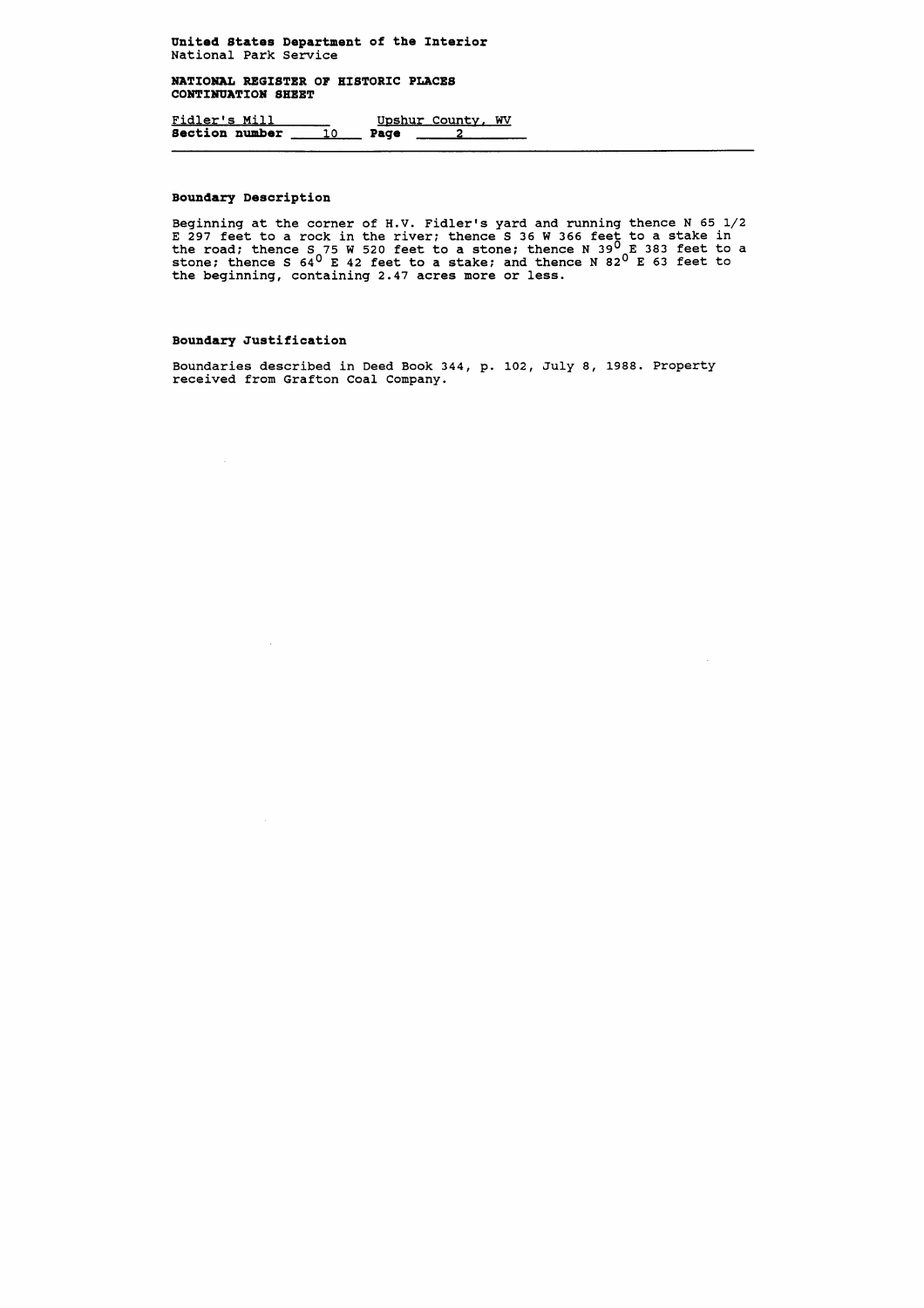## **NATIOMAL REGISTER OF HISTORIC PLACES CONTINUATION SHEET**

| Fidler's Mill                         | Upshur County, WV                                                                   |
|---------------------------------------|-------------------------------------------------------------------------------------|
| Section number                        | <b>PHOTO</b><br>Page                                                                |
| Name:<br>Address:<br>City:<br>County: | Fidler's Mill<br>Heaston Ridge Road<br>Arlington, WV<br>Upshur County               |
| Photographer:                         | Deana S. Smith                                                                      |
| Date:                                 | July 1997                                                                           |
| Negatives:                            | Deana S. Smith Photography<br>HC 78 Box 99A1<br>Rock Cave, WV 26234<br>304/924-6789 |
| Photo 1 of 11:                        | Front Facade - Northwest facade<br>Camera looking Southeast                         |
| Photo $2$ of $11$ :                   | Rear Facade - Southeast facade<br>Camera looking North over Arlington Falls         |
| Photo 3 of 11:                        | Northeast Facade<br>Camera looking South                                            |
| Photo 4 of 11:                        | First Floor - View towards rear of building<br>Camera looking South                 |
| Photo 5 of 11:                        | First Floor - View towards front of building<br>Camera looking North                |
| Photo 6 of 11:                        | First Floor - twin stones or burrs<br>Camera looking Northeast                      |
| Photo 7 of 11:                        | First Floor - Grinding stone<br>Camera looking South                                |
| Photo 8 of 11:                        | Lower Level - Gear shafts to grinding stones<br>Camera looking Northeast            |
| Photo 9 of 11:                        | Lower Level - Hopper/Sacker<br>Camera looking South                                 |
| Photo 10 of 11:                       | Second Floor - Wool Carding Equipment<br>Camera looking South                       |
| Photo 11 of 11:                       | Second Floor - Wool Carding Equipment<br>Camera looking North                       |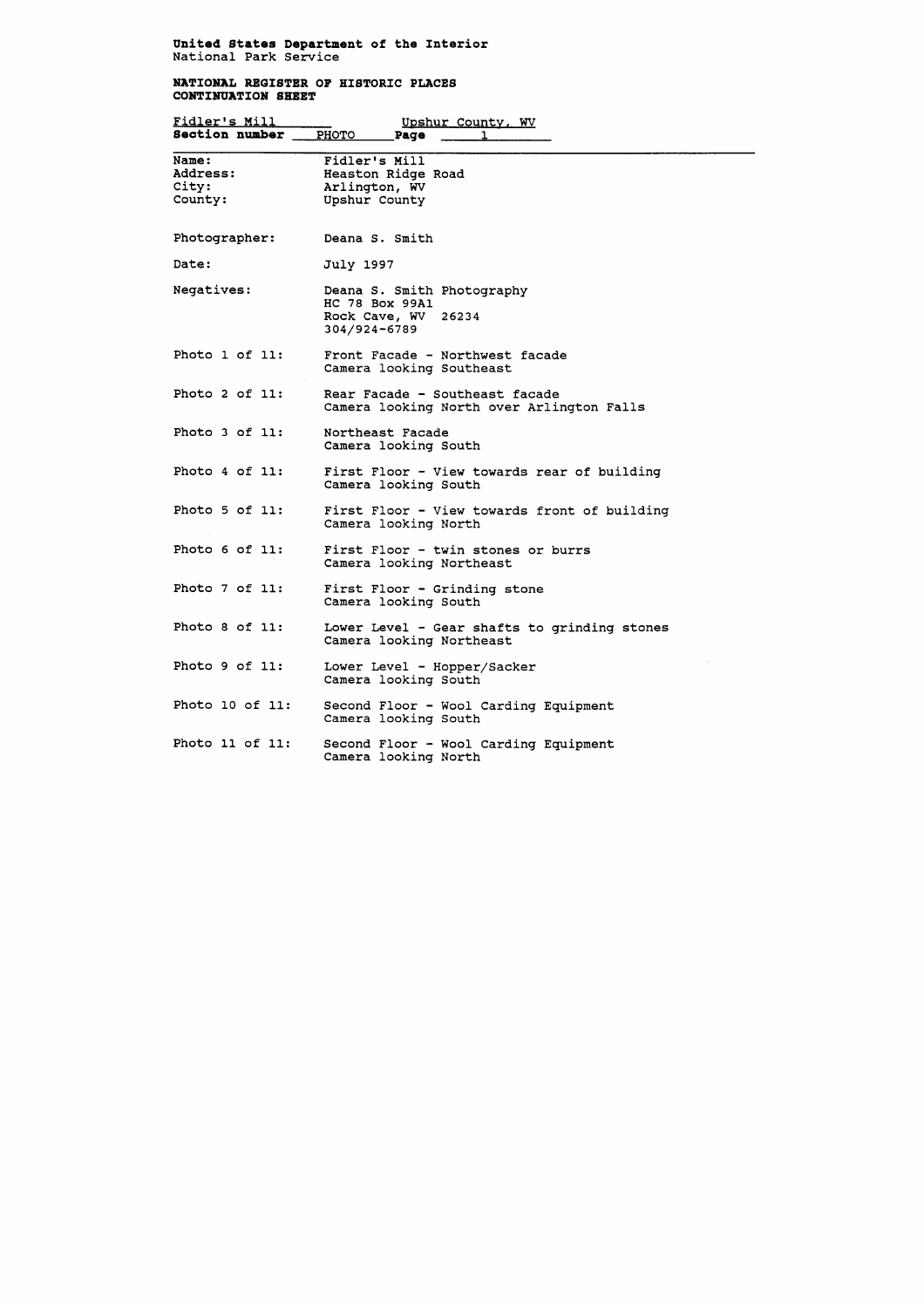FIDLER MILL Arlington, WV Upshur County

Floorplans

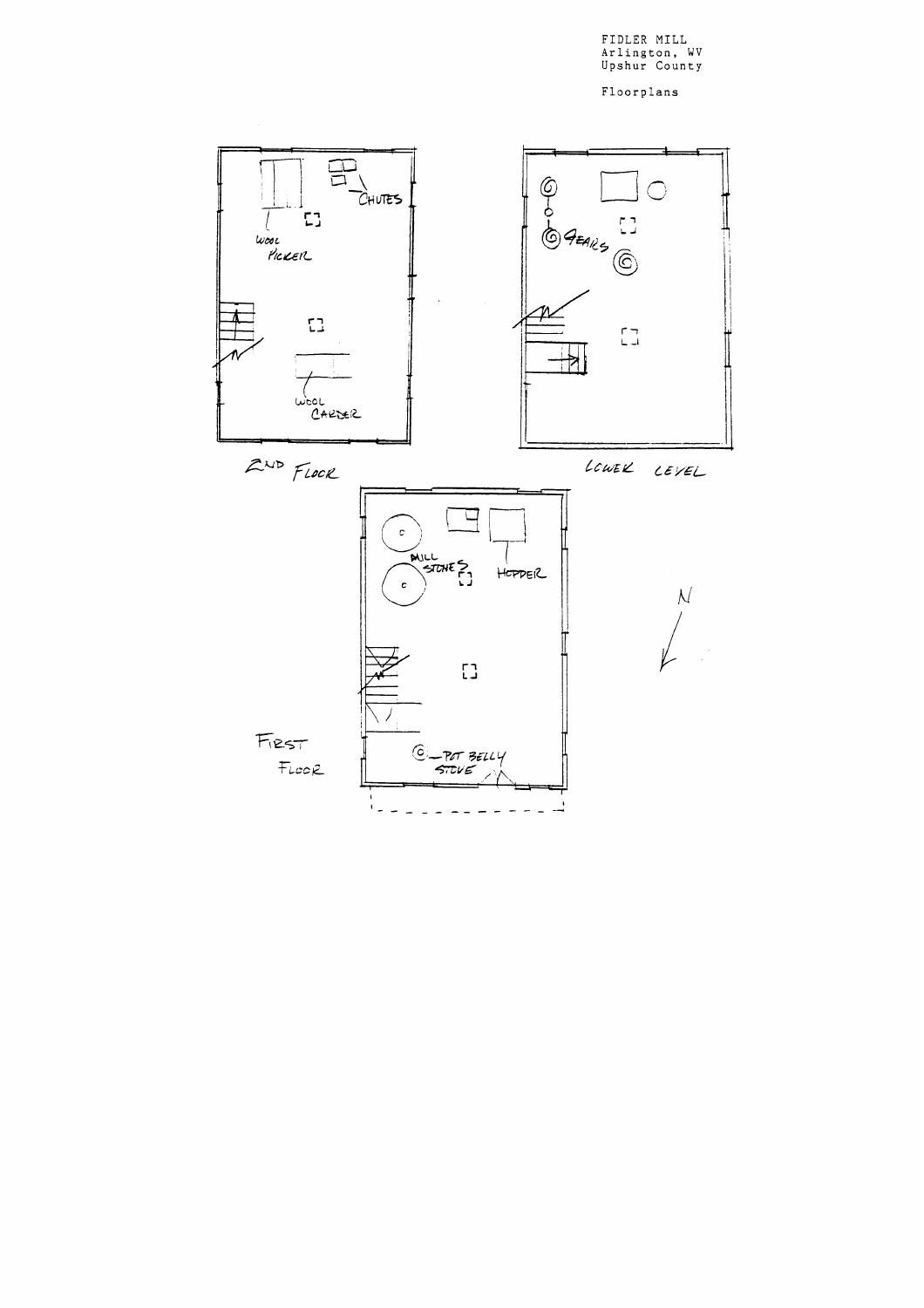

 $\sim 10^{-10}$ 

 $\pmb{\psi}$ 

| , Swarryner, Inc. |                  |                        |
|-------------------|------------------|------------------------|
| 444, LLS-555      | <b>Section</b>   | <b>NAVIGINS</b>        |
|                   | <b>DATE</b><br>. | SHAW TIE LINES & ROOM. |

 $\sim 10^7$